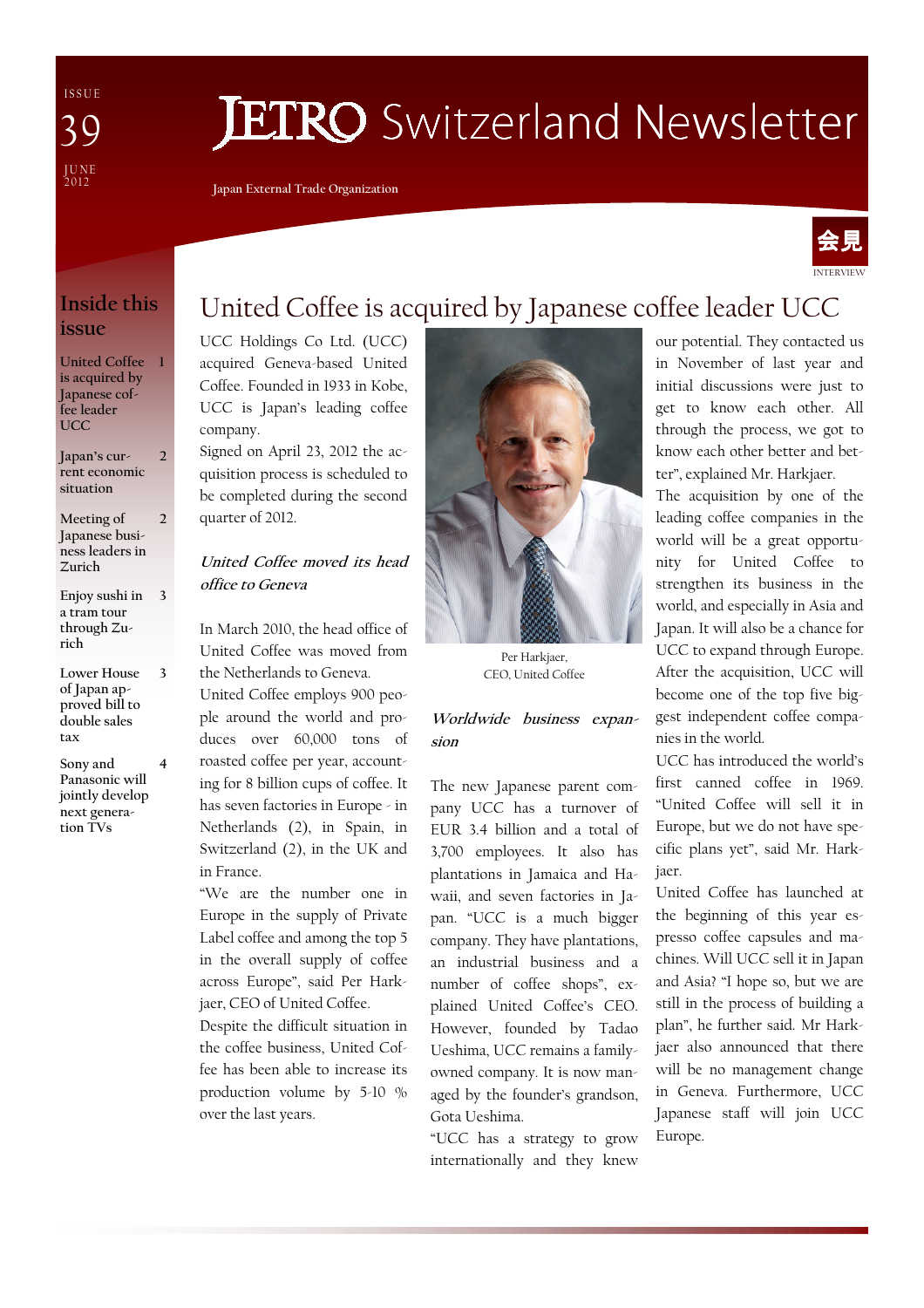### Japan's current economic situation

According to the Bank of Japan, "Japan's economic activity has started picking up moderately as domestic demand remains firm mainly supported by reconstruction-related demand" (Monthly Report of Recent Economic and Financial Developments, June 2012).

As shown by the graph, industrial production is increasing since the Great East Japan Earthquake. The index of the industrial production rose from 82.5 in March 2011 to 95.4 in April 2012, showing an increase by 15.6%.

Furthermore, Japan's GDP grew 1.0 during the first quarter of 2012 (4.1% at annual rate) and 1.2% during the second quarter (4.7% at annual rate). It shows a faster growth than other developed regions. According to OECD statistics, European Union's GDP remained stable (0.0%) during the first quarter and the United States'



 $(2005=100)$ Ministry of Economy, Trade and Industry

#### GDP grew 0.5%.

Japan's economy is stimulated by the recovery of exports (especially to the United States) and by a strong domestic demand.

Exports were up 10.0% in May

and the Bank of Japan, 2002 from a year earlier, to ¥ 5,235<br>
and the United Strapan's economic activity has  $\begin{array}{ccc} 100 & 2012 \text{ from a year earlier, to } 45,235 \end{array}$ billion. Exports to the United States (+38.2%) and to Canada (+34.2%) soared, whereas exports to China increased only 3.0% and exports to Western Europe were down 4.8%. Transport equipments (motor vehicles, parts, etc.) accounting for 38.6% of Japan's total exports almost doubled (+95.5%).

> The domestic demand has increased. The average of monthly consumption expenditures per household for April 2012 was ¥ 301,948, up 3.2% in nominal terms and up 2.6% in real terms from the previous year. In addition, the consumer price index was 100.4 (2010=100), up 0.1% from the previous month and up 0.4% over the year. Moreover, the unemployment rate was 4.6% in April, marking a decrease by 4.3% from the previous year.

### Meeting of Japanese business leaders in Zurich



The General Assembly of the Japanese Chamber of Commerce and Industry of Zurich (JCCI Zurich) was held on June 15, 2012 at the Zurich's restaurant Sala of Tokyo. H.E. Mr. Kazuyoshi Umemoto, Ambassador of Japan in Switzerland, welcomed the participants and outlined the recent improvement of the Japanese economic situation.

Mr. Akihiko Shimizu, President of JCCI Zurich, and President of Nippon Express (Switzerland)



General Assembly of the Japanese Chamber of Commerce and Industry of Zurich

outlined that the business situation of Nippon Express is recovering since the beginning of this year, reflecting the situation of Japan's

economy.

He reported about numerous activities carried out during the past year. He made reference among others to a charity concert held for the victims of the Great East Japan Earthquake. On this occasion, more than CHF 3,000 were collected for the benefit of the Japanese Red Cross.

Mr. Makoto Kinone, President of Nomura Bank (Switzerland), has been elected President of JCCI Zurich for the next term.

**SITUATION**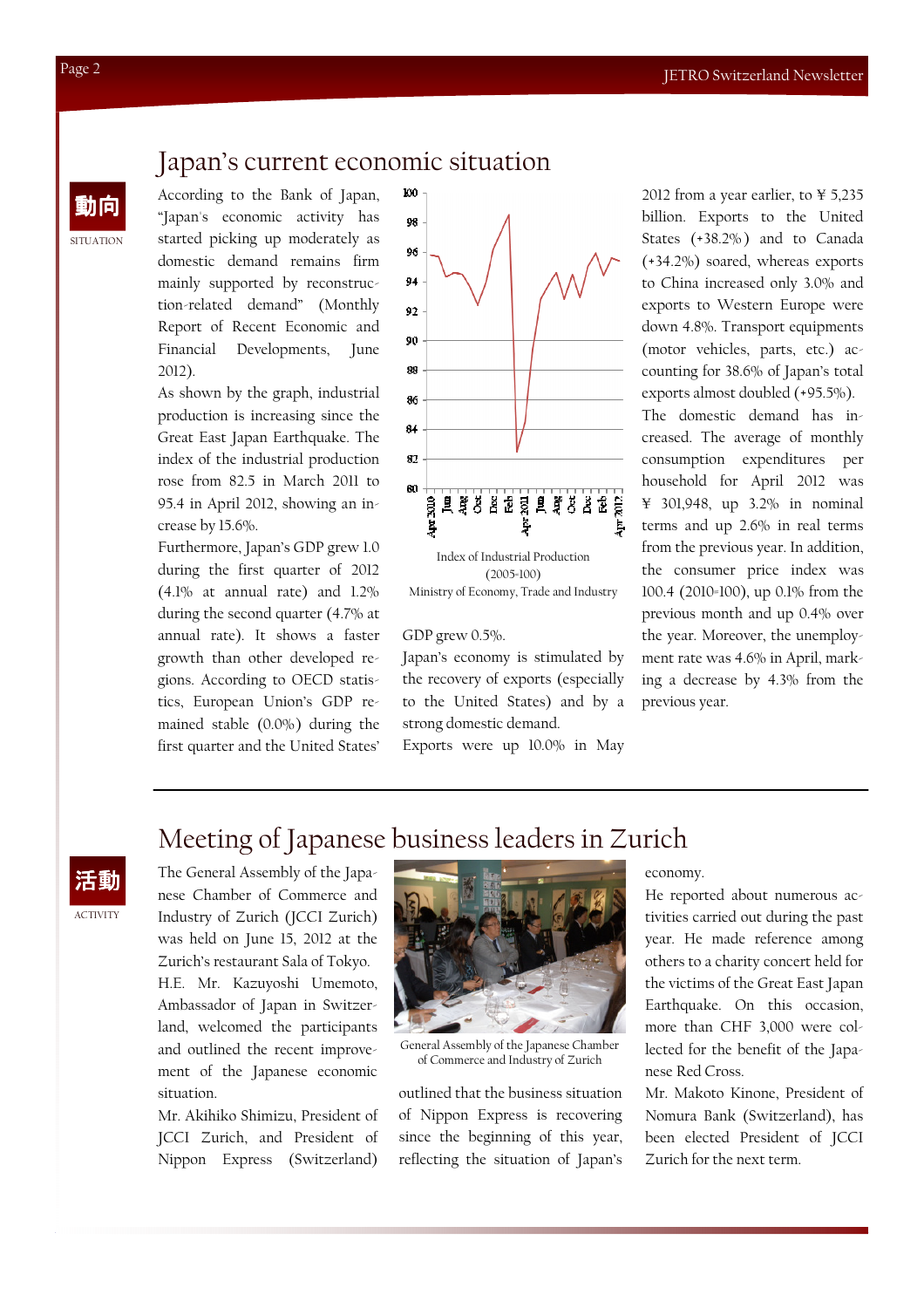### Enjoy sushi in a tram tour through Zurich



Sushi-Tram at Bellevue, Zurich

From Thursday to Saturday, Zurich's population can see a special tram running in the evening: the Sushi-Tram.

Departing at Bellevue stop, Sushi-Tram goes for a two-hour tour along Limmatquai and in the directions of Enge, Oerlikon and Stauffacherstrasse. Up to 42 passengers eat inside a three-dish Japanese menu: miso soup with vegetables, tofu and udon noodles; a set of maki and nigiri; and a Japanese-Italian dessert made with panna cotta and yuzu. It also provides an alternative menu for people who do not eat fish with Tataki (Japanese way of cooking

#### meat).

"All the story of tram-restaurant in Zurich started 19 years ago with the "Japan-Tram", where for the first time Japanese meals were served by our caterer", explained Tino Kunz, who is in charge of this project at Zurich's Public Transport Operator VBZ.

VBZ operates a fondue-tram in winter and has started sushi tram again in 2008. "We found that sushi is the most prospective for business: it is a trendy and healthy food; it fits with Zurich's lifestyle; and it has a cost related to the good quality of food", he said.

In addition, he pointed out VBZ's objectives in this project: make an additional profit, provide an image of a "nice, modern and innovative company", and strengthen the position of Public Transport as a mean of transport also in leisure time

Fishes are imported by Bianchi and served by Lake Side Restaurant. "We selected this restaurant because of our long cooperation as tram-caterer and the excellent quality of their sushis", Mr. Kunz said.

"Our goal is to reach an occupancy



Head of Cooperation and Extra-Trips, VBZ

rate of 80%, but by now we are at 50%. So, we are not yet satisfied. We need to intensify the promotion and we will also contact the Japanese community", said Mr. Kunz.

He expects to have a total of 5,000 to 5,500 people this year - "6,000 people if we are very lucky". Tino Kunz also announced that this project will be continued next year.

#### For further information:

http://www.stadt-zuerich.ch/content/vbz/ de/index/freizeit\_events/ genuss mit den vbz/gastro fahrten.html www.sushitram.ch Tel: 0848 80 18 80

### Lower House of Japan approved bill to double sales tax

House of Representatives (Lower House of Japan's Parliament) approved on June 25, 2012, the bill to double Japan's 5% consumption tax. The bill will rise the consumption tax to 8% in April 2014 and to 10% in October 2015.

363 members of the House voted in

favor and 96 against (including 57 from the ruling party).

The objective is to reduce Japan's government debt. According to IMF estimate, it will account for more than 235% of Japan's GDP (over ¥ 1,124,400 billion) this year.



EVENT 行事